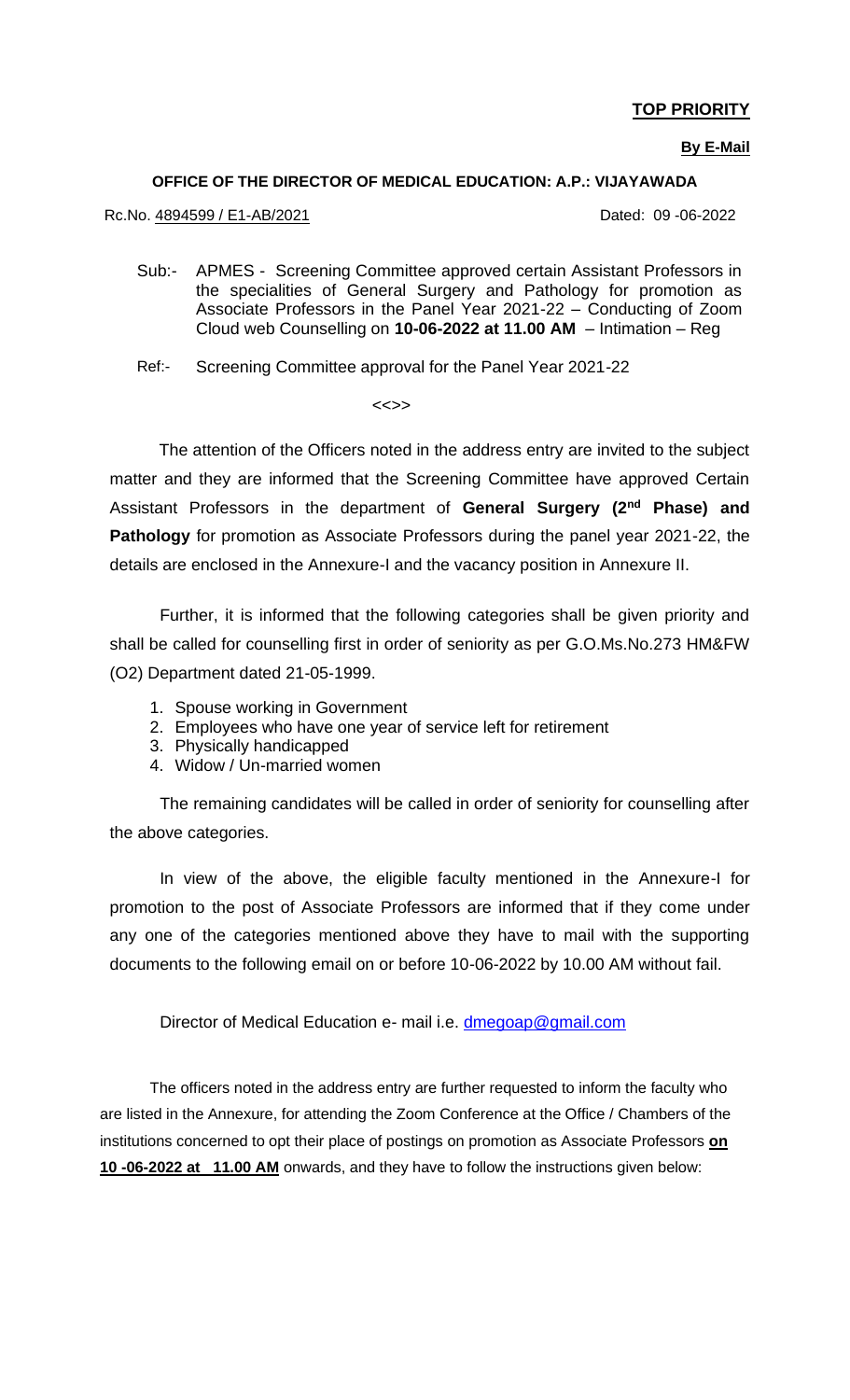#### INSTRUCTIONS TO BE FOLLOWED TO PARTICIPATE IN THE ZOOM CONFERENCE:

- 1. Download the Zoom Cloud App from Play store and prepare to join the Zoom Conference in the concerned Principals / Superintendents offices.
- 2. Zoom Cloud meeting Link will be sent to the mobile number and email of the Principals of concerned Medical Colleges / Superintendents of Government Teaching Hospitals Ten (10) minutes before the commencement of the Zoom Counselling.

 Sd/- Dr M Raghavendra Rao Director of Medical Education

To

All the Principals of Government Medical Colleges in the State All the Superintendents of Government Teaching Hospitals in the State Copy to the CIO, O/o DME, A.P., Vijayawada with a request to keep this circular and Annexure in the DME web site.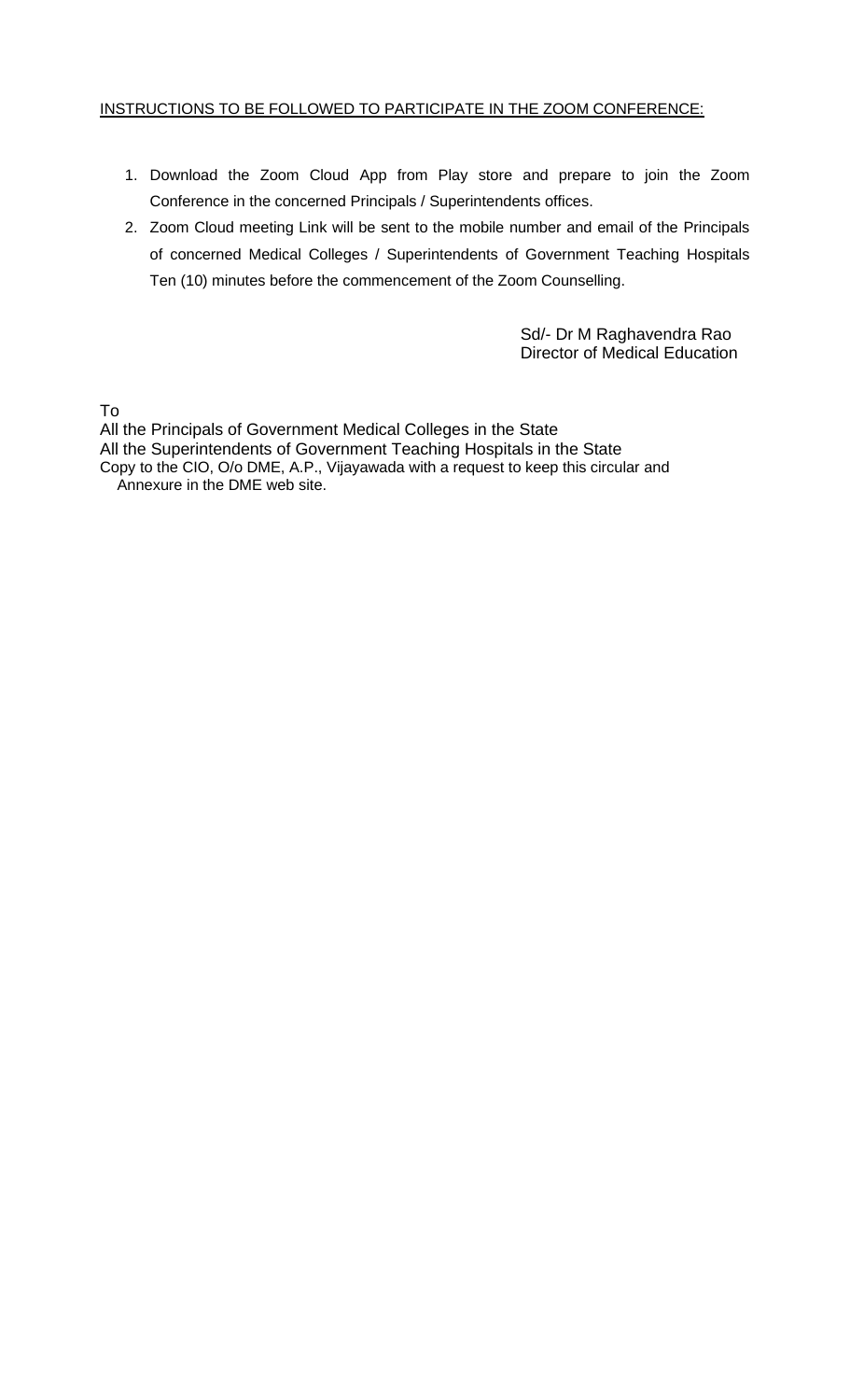### **ANNEXURE – 1**

| Name of the Speciality : General Surgery |                                    |                    |  |  |  |
|------------------------------------------|------------------------------------|--------------------|--|--|--|
| SI.No.                                   | Name of the Assistant<br>Professor | Place of Working   |  |  |  |
| 1                                        | Dr.M.C.Venkateswarlu               | AMC, Visakhapatnam |  |  |  |
| $\mathcal{P}$                            | Dr P Ashok                         | RMC, Kakinada      |  |  |  |
| 3                                        | Dr. Sk. Kalesh Sheb                | SVMC, Tirupati     |  |  |  |
| 4                                        | Dr. P. Chandra Mohan               | SVMC, Tirupati     |  |  |  |
| 5                                        | Dr. K.M.V.S. Suman                 | SVMC, Tirupati     |  |  |  |
| 6                                        | Dr. P.V. Durga Rani                | GMC, Guntur        |  |  |  |

| Name of the Speciality: Pathology |                                    |                    |  |  |  |
|-----------------------------------|------------------------------------|--------------------|--|--|--|
| SI.No.                            | Name of the Assistant<br>Professor | Place of Working   |  |  |  |
| $\mathbf{1}$                      | Dr. P. Neeraja                     | SVMC, Tirupathi    |  |  |  |
| $\overline{2}$                    | <b>Dr.Remanair Sarkar</b>          | RMC, Kakinada      |  |  |  |
| 3                                 | Dr.V.Rajani                        | AMC, Visakhapatnam |  |  |  |
| $\overline{4}$                    | Dr.S.Sridevi                       | AMC, Visakhapatnam |  |  |  |
| 5                                 | Dr.J.Sushma                        | RMC, Kakinada      |  |  |  |
| 6                                 | Dr.V.Arunakumari                   | GMC, Nellore       |  |  |  |
| $\overline{7}$                    | Dr.G.Revathi                       | GMC, Ananthapuram  |  |  |  |
| 8                                 | Dr.P.Urmila Devi                   | AMC, Visakhapatnam |  |  |  |
| 9                                 | Dr.G.R.SUman Latha                 | RMC, Kakinada      |  |  |  |
| 10                                | Dr.Shalila                         | GMC, Ananthapuram  |  |  |  |
| 11                                | Dr.K.Rajani                        | ACSR, Nellore      |  |  |  |
| 12                                | Dr.P.Venkata Kiran<br>Kumar        | GMC, Ananthapuram  |  |  |  |
| 13                                | Dr.P.Sravani                       | GMC, Srikakulam    |  |  |  |
| 14                                | Dr K. Kaumudi                      | <b>GMC Guntur</b>  |  |  |  |